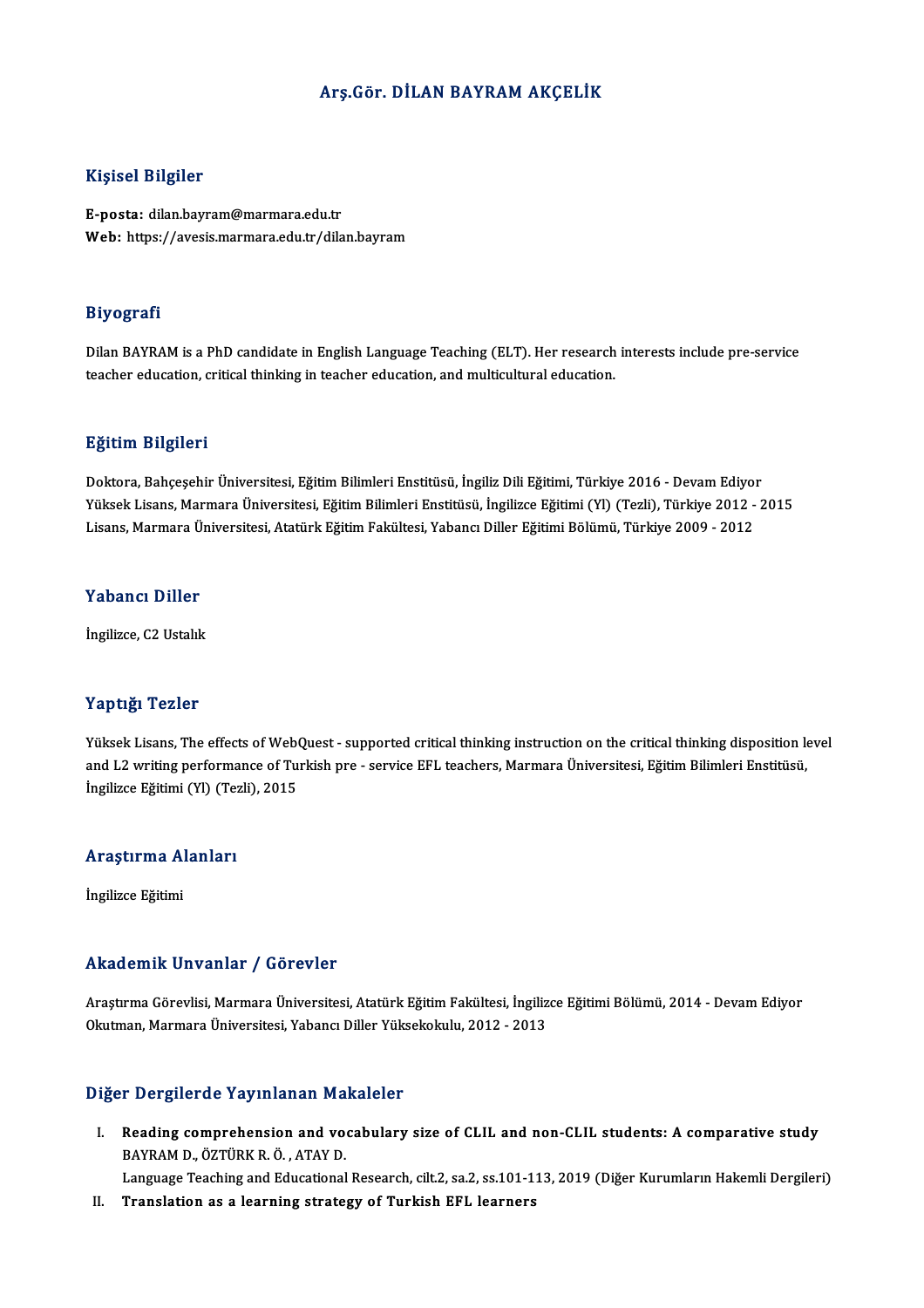Mutlu G., Bayram D., Demirbüken B.<br>International Journal on New Trand

International Journal on New Trends in Education and Their Implications, cilt.6, sa.2, ss.236-245, 2015 (Diğer<br>Kurumların Hakemli Dergileri) Mutlu G., Bayram D., Demirbüke<br>International Journal on New T<br>Kurumların Hakemli Dergileri)

## Hakemli Kongre / Sempozyum Bildiri Kitaplarında Yer Alan Yayınlar

akemli Kongre / Sempozyum Bildiri Kitaplarında Yer Alan Yayınlar<br>I. A fork in the road: Program administrators' perspectives on the recruitment of native and non-<br>native English speaking teachers A fork in the road: Program administrative English speaking teachers<br>Boyman D, Östürk B, Ö, İngil D A fork in the road: Program<br>native English speaking tead<br>Bayram D., Öztürk R. Ö. , İnal D.<br>International MELT Conference native English speaking teachers<br>Bayram D., Öztürk R. Ö. , İnal D.<br>International MELT Conference, İstanbul, Türkiye, 11 - 12 Ekim 2019 Bayram D., Öztürk R. Ö. , İnal D.<br>International MELT Conference, İstanbul, Türkiye, 11 - 12 Ekim 201<br>II. Pre-service teachers' experiences of research engagement<br>PAYPAM D. Internationa<br>Pre-service<br>BAYRAM D.<br>2nd Interna BAYRAM D.<br>2nd International Congress on Seeking New Perspectives in Education, 26 - 27 Ekim 2019 BAYRAM D.<br>2nd International Congress on Seeking New Perspectives in Education, 26 - 27 Ekim 2019<br>III. Are pre-service English language teachers ready to teach in multicultural classes?<br>ÖZTÜPK P. Ö. BAYRAM D. ATAV D. 2nd International Congress on Seek<br>Are pre-service English languag<br>ÖZTÜRK R.Ö., BAYRAM D., ATAY D. Are pre-service English language teachers ready to teach in multiculture<br>ÖZTÜRK R. Ö. , BAYRAM D., ATAY D.<br>5th International Eurasian Educational Research Congress, 19 - 22 Haziran 2019<br>An evaluation of WabOuest sunnented ÖZTÜRK R. Ö. , BAYRAM D., ATAY D.<br>5th International Eurasian Educational Research Congress, 19 - 22 Haziran 2019<br>IV. An evaluation of WebQuest-supported instruction: Pre-service Turkish EFL teachers' experiences<br>Boymam 5th International Eurasian<br>An evaluation of WebQu<br>Bayram D., Kurt G., Atay D.<br>International Contemnerar An evaluation of WebQuest-supported instruction: Pre-service Turkish EFL teachers' experi<br>Bayram D., Kurt G., Atay D.<br>International Contemporary Education Research Congress, Çanakkale, Türkiye, 29 Eylül - 02 Ekim 2016<br>Impl Bayram D., Kurt G., Atay D.<br>International Contemporary Education Research Congress, Çanakkale, Türkiye, 29 Eylül - 02 Ekim 2016<br>V. Implementation of WebQuest-supported instruction in pre-service English teacher education<br>P International Contemporary E<br>Implementation of WebQue<br>BAYRAM D., KURT G., ATAY D.<br>JATEEL BASIC: Toasbors Bosse Implementation of WebQuest-supported instructio<br>BAYRAM D., KURT G., ATAY D.<br>IATEFL ReSIG: Teachers Research, 24 - 25 Haziran 2016<br>Heing WebQuests to improve enitical thinking skills BAYRAM D., KURT G., ATAY D.<br>IATEFL ReSIG: Teachers Research, 24 - 25 Haziran 2016<br>VI. Using WebQuests to improve critical thinking skills of Turkish pre-service teachers of English<br>RAYRAM D. KURT C. ATAY D. **IATEFL ReSIG: Teachers Resea<br>Using WebQuests to impro<br>BAYRAM D., KURT G., ATAY D.**<br>The 9th International ELT Bes Using WebQuests to improve critical thinking skills of Turkis<br>BAYRAM D., KURT G., ATAY D.<br>The 8th International ELT Research Conference, 15 - 17 Mayıs 2014<br>Turkish EEL students' attitudes towards their L1 assented E BAYRAM D., KURT G., ATAY D.<br>The 8th International ELT Research Conference, 15 - 17 Mayıs 2014<br>VII. Turkish EFL students' attitudes towards their L1-accented English<br>Mutlu G., Bayram D. The 8th International ELT Research Conference, 15 - 17 Mayıs 2014 4th International Conference on Foreign Language Teaching and Applied Linguistics, Belgrade, Sırbistan Ve Mutlu G., Bayram D.<br>4th International Conference on Foreign<br>Karadağ, 9 - 10 Mayıs 2014, ss.904-913<br>Evamining Turkish EEL teashers' ss VIII. Examining Turkish EFL teachers' sense of efficacy levels<br>Bayram D., Mutlu G. Karadağ, 9 - 10 May<br>**Examining Turkis**l<br>Bayram D., Mutlu G.<br><sup>4th Intornational Fo</sup> Examining Turkish EFL teachers' sense of efficacy levels<br>Bayram D., Mutlu G.<br>4th International Foreign Language Teaching and Applied Linguistics Conference, Belgrade, Sırbistan Ve Karadağ,<br>9 . 10 Mayra 2014, se 570,579. Bayram D., Mutlu G.<br>4th International Foreign Lang<br>9 - 10 Mayıs 2014, ss.570-578<br>Tesk based Janguege tesebi IX. International Foreign Language Teaching and Applied Linguistics Conference, Belgrade, Sırbistan Ve Karad<br>9 - 10 Mayıs 2014, ss.570-578<br>IX. Task-based language teaching in the Turkish context: Exploring prospective and 9 - 10 Mayıs 2014<br>Task-based lang<br>teachers' views<br>PAVPAM D. KASI Task-based language te<mark>z</mark><br>teachers' views<br>BAYRAM D., KAŞLIOĞLU Ö.<br><sup>0th METU International Bea</sup> teachers' views<br>BAYRAM D., KAŞLIOĞLU Ö.<br>9th METU International Postgraduate Conference on Linguistics and Language Teaching, 13 - 14 Aralık 2013 BAYRAM D., KAŞLIOĞLU Ö.<br>9th METU International Postgraduate Conference on Linguistics and Language Teaching, 13 - 14 Aralık 20<br>8 NAVPAM D. 9th METU I<mark>r</mark><br>Podcasts: 1<br>BAYRAM D.<br>The 2rd Inte Podcasts: New opportunities to improve speaking and listen<br>BAYRAM D.<br>The 3rd International ELT Students Conference, 14 - 15 Nisan 2012

# The 3rd International ELT Students Conference, 14 - 15 Nisan 2012<br>Etkinlik Organizasyonlarındaki Görevler

Etkinlik Organizasyonlarındaki Görevler<br>Yaprakdal A. B. , Berk Ş., Bayram D., Süzük E., Köklü O., Üce M., Uygun Gökmen D., 2nd International Congress on Seeking<br>Nav Rarapestives in Education, Bilimsel Kongre / Semnegyum Or NewPerspectives in Education, Süzük E., Köklü O., Üce M., Uygun Gökmen D., 2nd International Congress<br>New Perspectives in Education, Bilimsel Kongre / Sempozyum Organizasyonu, İstanbul, Türkiye, Ekim 2019<br>Kurt G., Bayram D Yaprakdal A. B. , Berk Ş., Bayram D., Süzük E., Köklü O., Üce M., Uygun Gökmen D., 2nd International Congress on Seel<br>New Perspectives in Education, Bilimsel Kongre / Sempozyum Organizasyonu, İstanbul, Türkiye, Ekim 2019<br>K New Perspectives in Education, Bilimsel Kongre / Sempozyum Organizasyonu, İstanbul, Türkiye, Ekim 2019<br>Kurt G., Bayram D., International MELT Conference, Bilimsel Kongre / Sempozyum Organizasyonu, İstanbul, Türkiye,<br>Ekim 2